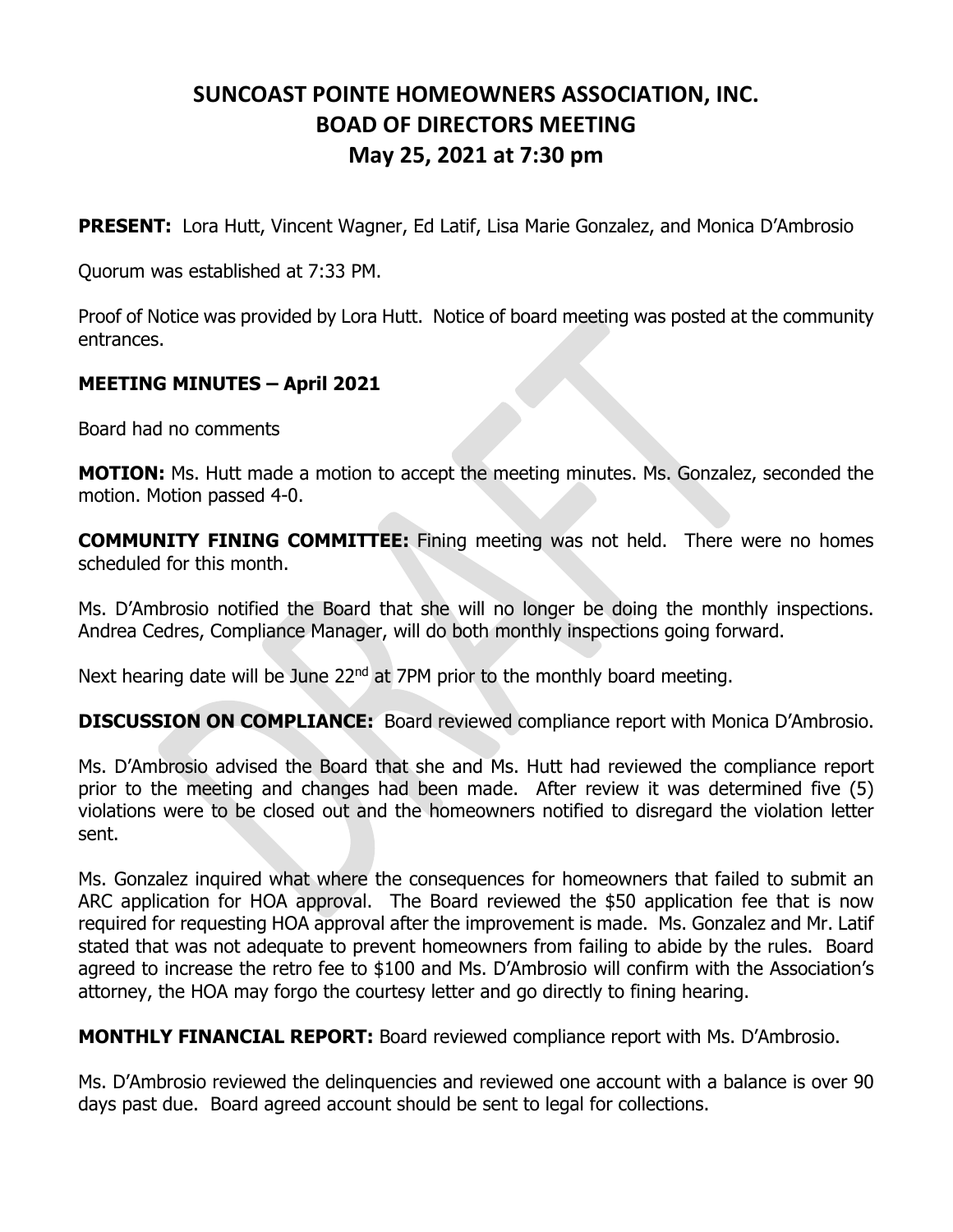Ms. Hutt reported she had opened a new 12- month business CD with Central Bank in the amount of \$160,599.

Ms. Hutt stated the signatories for the HOA accounts had been updated. Mr. Lamb of Meritus, will need to fill out the client information sheet for Central Bank to have his signature on file.

Ms. Hutt discussed with the Board the reserve account and stated she was reaching out to the prior Board member to confirm the purpose of the account. In the event the account was set up to maintain County roads, Ms. Hutt suggest the account be redesignated to an operating account or deferred maintenance account. Funds can then be used for community improvement projects.

**LEGAL REVIEW:** Board had no comment on the updated report provided by the Association's attorney. In addition, Ms. D'Ambrosio stated there has been no update in regards to the seven (7) invoices due to the prior attorney.

**DESIGN STANDARD UPDATES:** Mr. Wagner stated the Design Standards would need to updated to include the new \$100 retro application fee.

Ms. Hutt made a motion to approve the updated Design Standards for Suncoast Pointe with the change to update the retro application fee to \$100. Mr. Latif seconded the motion. Motion passed 4-0.

Board will be sending notification of the update to the homeowners via postcards. The updated design standards will be uploaded to the website.

**FOOD TRUCK EVENT:** Ms. Gonzalez stated she had the rest of the year booked. The Board agreed to send out postcards with the dates.

**SPEED BUMPS:** The Board discussed installing speed bumps on selected streets to help slow vehicles. Ms. D'Ambrosio confirmed she had spoken with Pasco County and the HOA could pay for the installation of the speed humps. Ms. D'Ambrosio went over the reequipments to get approval. The Board requested Ms. D'Ambrosio provide the necessary paperwork and steps to begin the process for the next meeting.

**HEATHGATE MONUMENT SIGN:** Ms. Hutt recommend the HOA Board provide the funds to repair the Heathgate monument sign. The CDD does not have the funds to make the repairs now and the monument sign is in disrepair. Ms. Hutt has a proposal from Cornerstone in the amount of \$10,000. Ms. Hutt will provide a design proof to the Board to review and approve prior to scheduling the repair work.

Mr. Wagner made a motion to have the HOA fund the Heathgate Monument sign repair and not to exceed \$12,000. Mr. Latif seconded the motion. Motion passed  $3/0 - 1$  abstained

Play Ground Mulch and Termites: Ms. Hutt stated termites had been found in the mulch at the Phase 1 playground. The landscape contractor recommends removing all the mulch and replacing with rubber or cedar mulch. Mulch should not be treated with chemical spray because the area